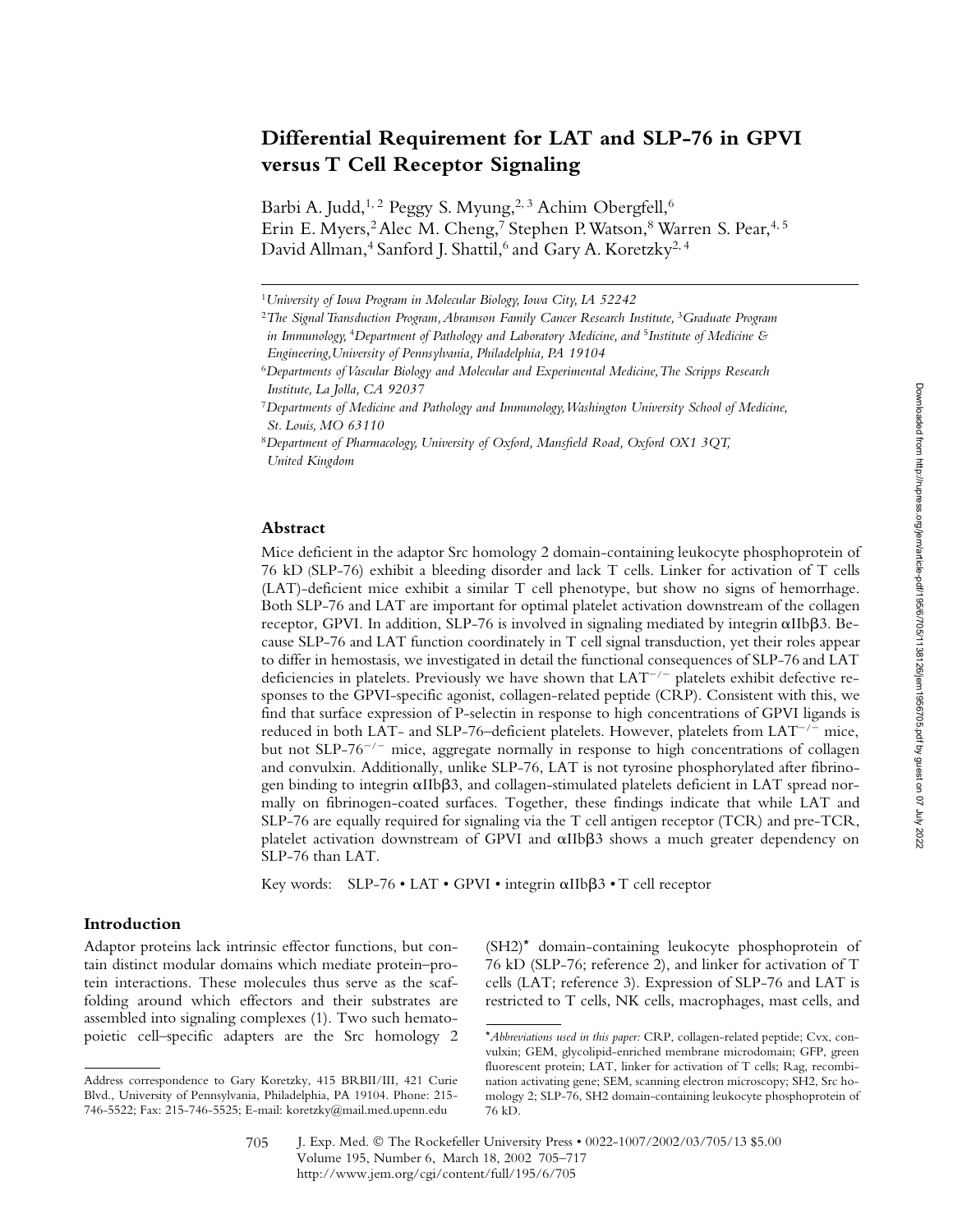megakaryocyte-lineage cells (2, 4, 5). SLP-76 is composed of three modular domains including an  $NH<sub>2</sub>$ -terminal acidic region which contains key tyrosine residues (2), a central proline-rich region and a COOH-terminal SH2 domain. Tyrosine residues within the acidic region of SLP-76 become phosphorylated after TCR ligation (6, 7), and then bind the guanine nucleotide exchange factor, Vav (8– 11), the adaptor, Nck (12), and the Tec family kinase, Itk (13–15). In vivo reconstitution studies have demonstrated that the  $NH<sub>2</sub>$ -terminal tyrosines are critical for normal T cell development and TCR function (16), however, which of these intermolecular interactions are most critical for these events remains to be determined. The SH2 domain of SLP-76 binds to the SLP-76–associated phosphoprotein of 130 kD, SLAP-130/FYB (17, 18). SLAP-130/FYB is also an adaptor molecule and has been implicated in proliferation and integrin function in T cells (19, 20), and has been shown to colocalize and associate with vasodilatatorstimulated phosphoprotein (VASP) in platelets (21, 22). The central proline-rich region of SLP-76 is required for constitutive association with the Grb-2 family member Gads (23–25). After antigen recognition by the TCR, Gads associates with LAT bringing SLP-76 to the membrane and localizing it to glycolipid-enriched membrane microdomains (GEMs) (26, 27), specialized regions within the membrane in which signal transduction complexes are formed (28). GEMs can also be isolated from platelets, where their role is under investigation (29).

The transmembrane adaptor LAT is a 36-kD protein which is resident in GEMs due to palmitylation of two conserved cysteine residues (26). Within the cytoplasmic domain of LAT are six tyrosine residues which in T cells become phosphorylated after activation of the Syk family member ZAP-70. These phosphorylated tyrosines are critical for T cell activation (30, 31) and mediate protein–protein interactions with multiple proteins including Gads, Grb2, PI3K, and PLC $\gamma$ 1 (3, 23–25). In platelets, LAT is part of a large signaling complex and coprecipitates with SLP-76, PLC $\gamma$ 2, Cbl, Grb2, Gads, and Src kinase-associated phosphoprotein homologue (SKAP-HOM) (32).

Much has been learned about the functions of SLP-76 and LAT through analysis of mice made deficient for either molecule. SLP-76–null mice lack peripheral T cells (33, 34) and have reduced viability associated with perinatal hemorrhage (35). In addition, platelets from  $SLP-76^{-/-}$ animals fail to phosphorylate  $PLC\gamma2$  or aggregate in response to collagen (35, 36), and show a defect in spreading downstream of the fibrinogen receptor, integrin  $\alpha$ IIb $\beta$ 3 (37). LAT-deficient mice also lack T cells; however, they are born at expected frequencies and show no signs of bleeding (38). We have shown previously that  $LAT^{-/-}$ platelets have impaired responses to collagen-related peptide (CRP), including decreased  $PLCy2$  phosphorylation and granule release (39).

As SLP-76 and LAT inducibly associate via a third adaptor, Gads (23–25), and mice null for each of these proteins exhibit defects in T cell development and activation (33, 34, 38, 40), we next asked if these molecules function coordinately and are each required similarly for T cell versus platelet activation. Using biochemical and genetic approaches, we show that, in contrast to SLP-76, LAT is dispensable for platelet aggregation in response to high concentrations of GPVI collagen receptor agonists and for platelet spreading on the  $\alpha$ IIb $\beta$ 3 ligand, fibrinogen. Furthermore, while the phosphorylated tyrosine residues of SLP-76 are critical for both T cell development and platelet activation, the Gads binding domain is dispensable for platelet spreading on fibrinogen, but important for platelet granule release and normal T cell development.

### **Materials and Methods**

*Antibodies, Reagents, and Mice.* Anti–P-selectin was from BD PharMingen and anti-PLC $\gamma$ 2 was from Santa Cruz Biotechnology, Inc. Purified human fibrinogen and  $\alpha$ -thrombin were from Enzyme Research Laboratories, and collagen from Chronolog Corp. Purified convulxin (Cvx) from the venom of *Crotalus durissus terrificus* was the gift of Mark Kahn (University of Pennsylvania; reference 41). CRP  $(GKP<sup>*</sup>(GPP)<sub>10</sub> GKP<sup>*</sup>G,$  where P represents hydroxyproline) was cross-linked via lysine residues as described previously (42). LAT-deficient mice (38) were the gift of Larry Samelson (National Institutes of Health, Bethesda, MD). SLP-76–deficient mice have been described previously (31) as have Gads-deficient mice (40). SLP-76–, LAT-, and Gads-deficient mice were housed under pathogen-free conditions at the University of Pennsylvania or the Washington University Animal Care Facilities under National Institutes of Health guidelines and approved animal protocols. Recombinant hematopoietic growth factors were from R&D Systems.

*Platelet Isolation.* Whole blood was obtained from mice by cardiac puncture and anticoagulated with 0.1 vol acidic-citratedextrose. 4 ml of Pipes-Saline buffer (150 mM NaCl, 20 mM PIPES, pH 6.5) were added and platelet-rich plasma (PRP) was obtained by centrifugation at 200 *g* for 20 min at 25°C. Washed platelets were then obtained by adding apyrase (1 U/ml final concentration) and prostaglandin E1 (1  $\mu$ M), centrifuging at 600 *g* for 20 min at 25°C, and resuspending the platelet pellet in a modified Tyrode's buffer (134 mM NaCl, 2.9 mM KCl, 0.34 mM Na<sub>2</sub>HPO<sub>4</sub>-12H<sub>2</sub>O, 12 mM NaHCO<sub>3</sub>, 20 mM HEPES, 1 mM MgCl<sub>2</sub>, 5 mM glucose, pH 7.35). Human whole blood was obtained from medication-free volunteers and washed platelets were prepared as described (43).

*Aggregation, Immunoprecipitation, and Western Blotting.* Washed murine platelets were resuspended to a concentration of  $4 \times 10^8$ / ml in a volume of  $250 \mu l$  modified Tyrode's buffer. Aggregation was assayed using a Chronolog aggregometer to measure light transmission. After a 3-min aggregation period, platelets were lysed using  $2 \times NP-40$  buffer including inhibitors of proteases (50  $\mu$ g/ml aprotinin, 10  $\mu$ g/ml leupeptin, 50  $\mu$ g/ml pepstatin A, and 1 mM pefablock) and phosphatases (400  $\mu$ M sodium vanadate, 10 mM sodium fluoride, and 10 mM sodium pyrophosphate). Clarified lysates were subjected to immunoprecipitation with anti– human LAT, immunoprecipitates were probed on Western blots with anti-phosphotyrosine mAbs, 4G10 (Upstate Biotechnology) and PY20 (Transduction Laboratories), and immunoreactive bands were detected by enhanced chemiluminescence (ECL; Amersham Pharmacia Biotech).

For human platelet studies, bacterial Petri dishes were coated overnight at  $4^{\circ}$ C with 100  $\mu$ g/ml fibrinogen or 5 mg/ml BSA in coating buffer (150 mM NaCl, 50 mM NaH<sub>2</sub>PO<sub>4</sub>, 50 mM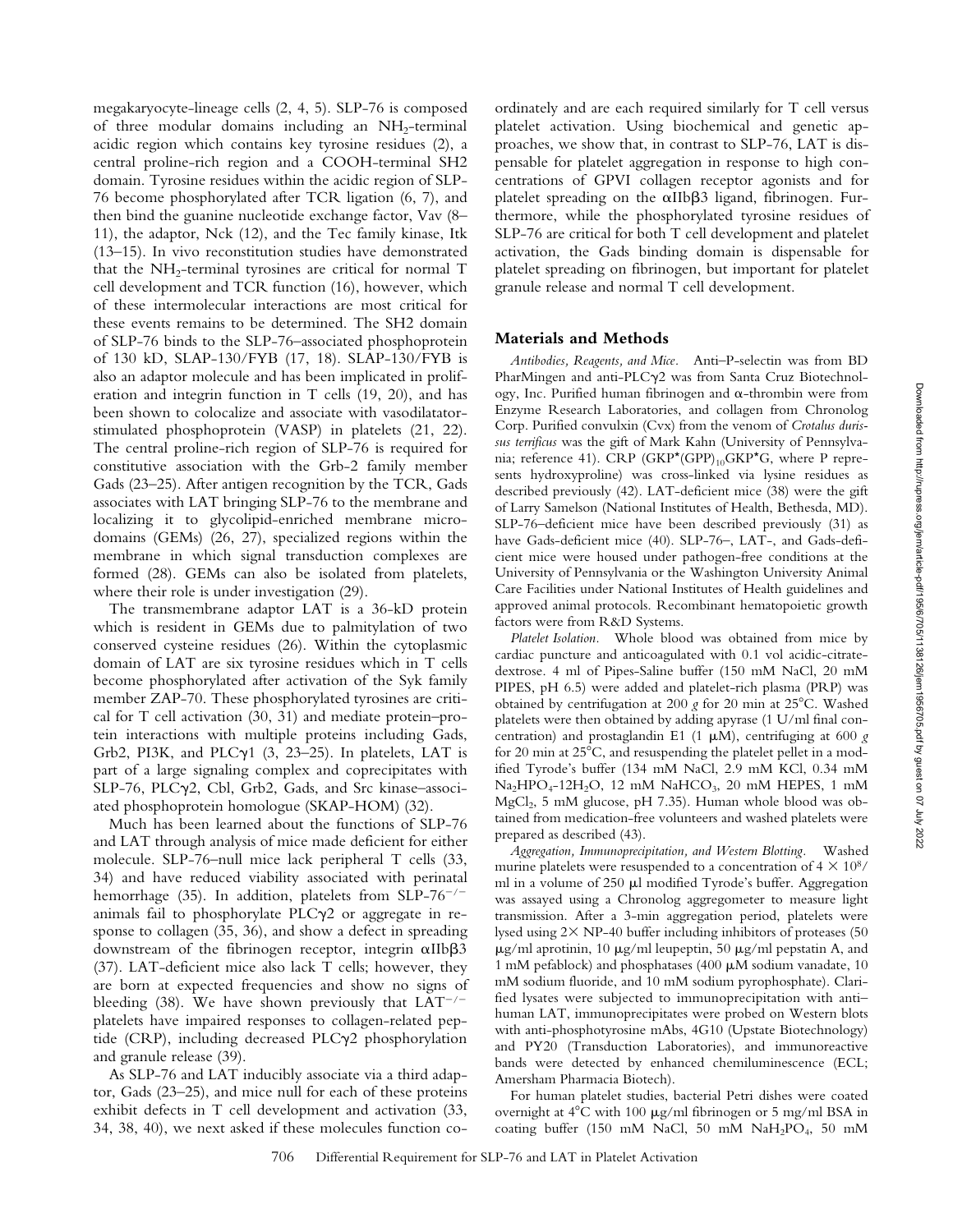$Na<sub>2</sub>HPO<sub>4</sub>$ , pH 8.0), followed by blocking in 5 mg/ml BSA for 2 h at room temperature. Platelet adhesion to fibrinogen was performed by adding washed platelets (108 platelets/ml) to the dishes or coverslips for 30 min at 37°C. After removing nonadherent platelets from the fibrinogen-coated Petri dishes with three washes of PBS, adherent platelets were lysed for 30 min on ice in 1% RIPA lysis buffer including inhibitors of proteases and phosphatases. Platelets incubated in BSA-coated dishes served as suspension controls and were pelleted for 5 s at 16,000 *g* before lysis. Clarified lysates were subjected to immunoprecipitation with anti–human SLP-76(44) or anti–human LAT (Upstate Biotechnology), immunoprecipitates were probed on Western blots with anti-phosphotyrosine mAbs.

*Confocal Microscopy and Scanning Electron Microscopy.* Washed platelets were allowed to adhere to fibrinogen-coated coverslips for 45 min at 37°C. Coverslips were then washed and platelets fixed in 1% gluteraldehyde for scanning electron microscopy (SEM) or 3.7% formaldehyde followed by 1% Trition for confocal microscopy. Coverslips for SEM were dehydrated and sputter-coated with gold followed by analysis using an Hitachi S-4000 (University of Iowa Microscopy Facility). Coverslips for confocal microscopy were stained with 4G10 and PY20, Cy5 anti–mouse IgG and rhodamine-phalloidin, and confocal microscopy was performed as described (43).

*Flow Cytometry.* Washed murine platelets (10<sup>6</sup>) were stimulated with  $0.5$  U/ml human  $\alpha$ -thrombin, 40 or 10 nM Cvx, 40 or 20  $\mu$ g/ml CRP in the presence of 5  $\mu$ g/ml FITC anti-murine P-selectin or biotinylated anti-murine P-selectin along with streptavadin-allophycocyanin (APC), and binding was quantified by flow cytometry.

*Genetic Reconstitution of SLP-76–deficient Bone Marrow.* A 1.6 kb murine SLP-76 cDNA was cloned into the BglII site of the MigR1 vector (45). This BgIII site lies directly 5' of an internal ribosome entry site (IRES) which is followed by a cDNA coding for enhanced green fluorescent protein (GFP). Bosc23 cells were transfected with MIGR1 and viral supernatants were collected as described (46). Bone marrow cells were harvested from the tibias and femurs of SLP-76–deficient mice and cultured for 4 d at a density of  $2 \times 10^6$  cells/ml in the presence of 6 ng/ml rmIL-3, 10 ng/ml rmIL-6, and 50 ng/ml rmSCF in DMEM containing 15% fetal calf serum and 5% WEHI-conditioned medium. At 24 and 48 h, cells were spin infected with retroviral supernatants followed by intravenous injection into lethally irradiated 4 to 6-wk-old C57/BL6 or  $RAG2^{-/-}$  recipients as described (45). Mice were killed and tissues harvested for analysis 6–8 wk after reconstitution.

### **Results**

*LAT/ Platelets Aggregate in Response to High Concentrations of Collagen.* The differential requirement of SLP-76 and LAT for hemostasis led us to further assess the roles of these molecules in platelet function. Previously we have shown that platelets from  $LAT^{-/-}$  mice exhibit a marked reduction in both surface expression of P-selectin and phosphorylation of PLC $\gamma$ 2 in response to CRP (39). We therefore asked whether LAT-deficient platelets can respond to a more physiologic agonist, collagen. Surprisingly, aggregation in response to 30  $\mu$ g/ml collagen occurs similarly in platelets from  $LAT^{-/-}$  and  $LAT^{+/-}$  mice (Fig. 1 B). In comparison, SLP-76–deficient platelets exhibit only

minimal responses to this high concentration of collagen. Because limited amounts of material precluded a direct assessment of PLC $\gamma$ 2 function in response to collagen receptor ligation, we next examined inducible tyrosine phosphorylation of  $PLC\gamma2$  which has been linked to its enzymatic activation. After a 3-min aggregation period, platelets were lysed and  $PLC\gamma2$  was immunoprecipitated. Immune complexes were then separated by SDS-PAGE, transferred to nitrocellulose and blotted with anti-phosphotyrosine antibodies. As shown, LAT deficiency results in a modest reduction of  $PLCy2$  phosphorylation when platelets are treated with 30  $\mu$ g/ml collagen, even though  $LAT^{-/-}$  platelets aggregate fully (Fig. 1 B). However, in the absence of SLP-76 there is a marked decrease in  $PLC\gamma2$ tyrosine phosphorylation levels compared with that seen in SLP-76<sup>+/+</sup> platelets.

Because collagen is known to bind multiple surface receptors (47), we investigated whether the response of LAT-deficient platelets to high concentrations of collagen is due to signal transduction events occurring downstream of GPVI or through another collagen receptor. When activated with 10 nM of the potent GPVI-selective agonist, Cvx, there is intermediate aggregation and  $PLC\gamma2$  phosphorylation in the absence of LAT, but no apparent response by either measure in the absence of SLP-76 (Fig. 1 C). A higher concentration of Cvx (40 nM) induces aggregation of  $LAT^{-/-}$  platelets similarly to  $LAT^{+/-}$  platelets (Fig. 1 D). At this dose, SLP-76<sup>-/-</sup> platelets also aggregate, however, to a far lesser degree than  $LAT^{-/-}$  or  $LAT^{+/-}$ cells. Similar to results seen with 30  $\mu$ g/ml collagen, the degree of PLC $\gamma$ 2 phosphorylation is slightly reduced in platelets deficient for LAT, while SLP-76–deficient platelets reveal a marked diminution in  $PLC\gamma2$  phosphorylation (33).

A relatively low concentration  $(2 \mu g/ml)$  of CRP induces a moderate aggregation response in  $LAT^{-/-}$  platelets, but no detectable response in SLP-76<sup>-/-</sup> platelets (Fig. 1 E). This correlates with a modest increase in  $PLC\gamma2$ phosphorylation in platelets deficient for LAT, and no detectable PLC2 phosphorylation in platelets deficient for SLP-76. When stimulated with 4  $\mu$ g/ml CRP, platelets from SLP-76–null animals fail to aggregate or inducibly phosphorylate PLC $\gamma$ 2 while LAT<sup>-/-</sup> platelets aggregate fully and exhibit increases in  $PLC\gamma2$  phosphorylation (Fig. 1 F). It should be noted that the response to CRP appears to depend heavily on assay conditions, as we have found previously that under other activation conditions, CRP is a poor agonist for PLC $\gamma$ 2 phosphorylation and activation in LAT-deficient platelets compared with wild-type (39). The different results from our two studies are likely attributable to differences in stimulation conditions (in the previous work platelets were not stirred) reinforcing the notion that in the absence of LAT, more potent GPVI engagement is required for platelet activation. Together, these data demonstrate that unlike SLP-76–deficient platelets which manifest severe signaling defects after GPVI engagement, there is only a partial defect in these signaling pathways in LAT-null platelets.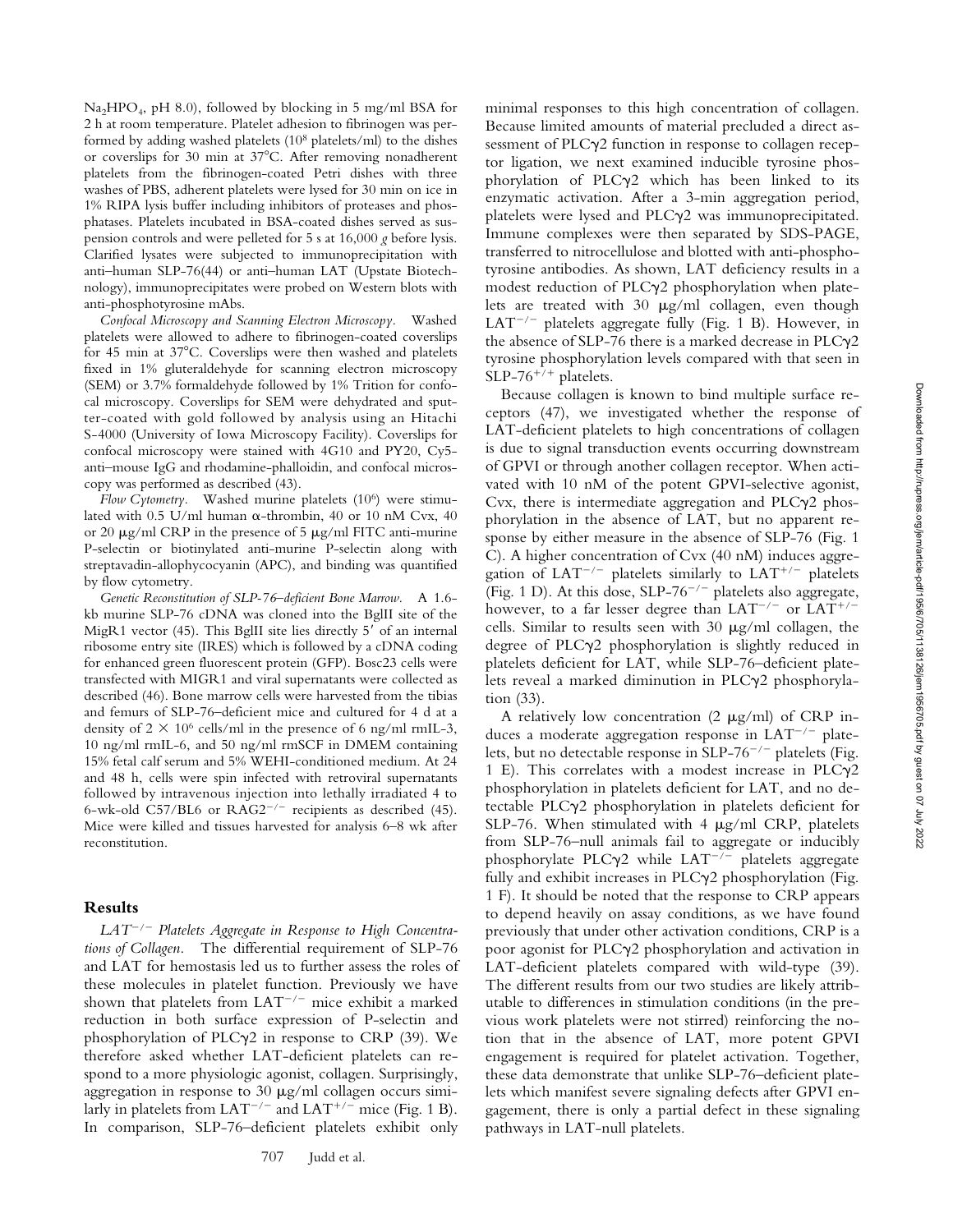

Figure 1.  $LAT^{-/-}$  platelets, but not SLP-76<sup>-/-</sup> platelets, aggregate normally in response to potent GPVI agonists. Platelets isolated from either, LAT<sup>+/-</sup>SLP<sup>+/+</sup>,  $LAT^{-/-}SLP^{+/+}$ , or  $LAT^{+/+}SLP^{-/-}$  mice were (A) left unstimulated or stimulated (arrows) with (B) 30  $\mu$ g/ml collagen, (C) 10 nM Cvx, (D) 40 nM Cvx, (E) 2 µg/ml CRP, or (F) 4 g/ml CRP for 3 min with stirring in an aggregometer. Platelets were then lysed and PLC $\gamma$ 2 was immunoprecipitated followed by Western analysis for phosphotyrosine. Blots were stripped and reprobed with anti-murine PLC $\gamma$ 2.

*Dose-dependent Responses of LAT/ Platelets to Collagen.* Because platelets from LAT-deficient mice aggregate in response to 30  $\mu$ g/ml collagen but do not undergo efficient granule release in response to CRP, we next asked if this was due to the different agonists used or to intrinsic differences in aggregation and release responses to collagen. To address this, the responses of LAT-deficient and normal platelets were compared over a range of collagen concentrations. At the lowest concentration of collagen tested (2  $\mu$ g/ml), LAT<sup>-/-</sup> platelets fail to aggregate (Fig. 2 B). Concentrations of collagen greater than or equal to  $4 \mu g/ml$  induce aggregation of  $LAT^{-/-}$  platelets (Fig. 2 C) and aggregation is nearly normal at 10  $\mu$ g/ml collagen (Fig. 2 D); a dose which results in no response in  $SLP-76^{-/-}$  platelets (data not shown). After the 3-min aggregation period,

platelets were lysed and  $PLC\gamma2$  was immunoprecipitated followed by Western blotting with anti-phosphotyrosine antibodies. Western analysis revealed that at high concentrations of collagen,  $PLC\gamma2$  is heavily phosphorylated in LAT<sup>-/-</sup> platelets, while at concentrations less than 5  $\mu$ g/ ml phosphorylation of  $PLCy2$  is significantly diminished. These data are consistent with a strength of signal model in which LAT modulates signal transduction events after collagen binding, but can be bypassed when platelets are activated with high concentrations of agonist.

*P-selectin Upregulation Is Reduced in Platelets from LAT-deficient Mice and Absent in Platelets from SLP-76–deficient Mice.* P-selectin expression at the platelet surface is a marker of platelet  $\alpha$ -granule release. Due to the aggregation response of LAT-deficient platelets, we next asked if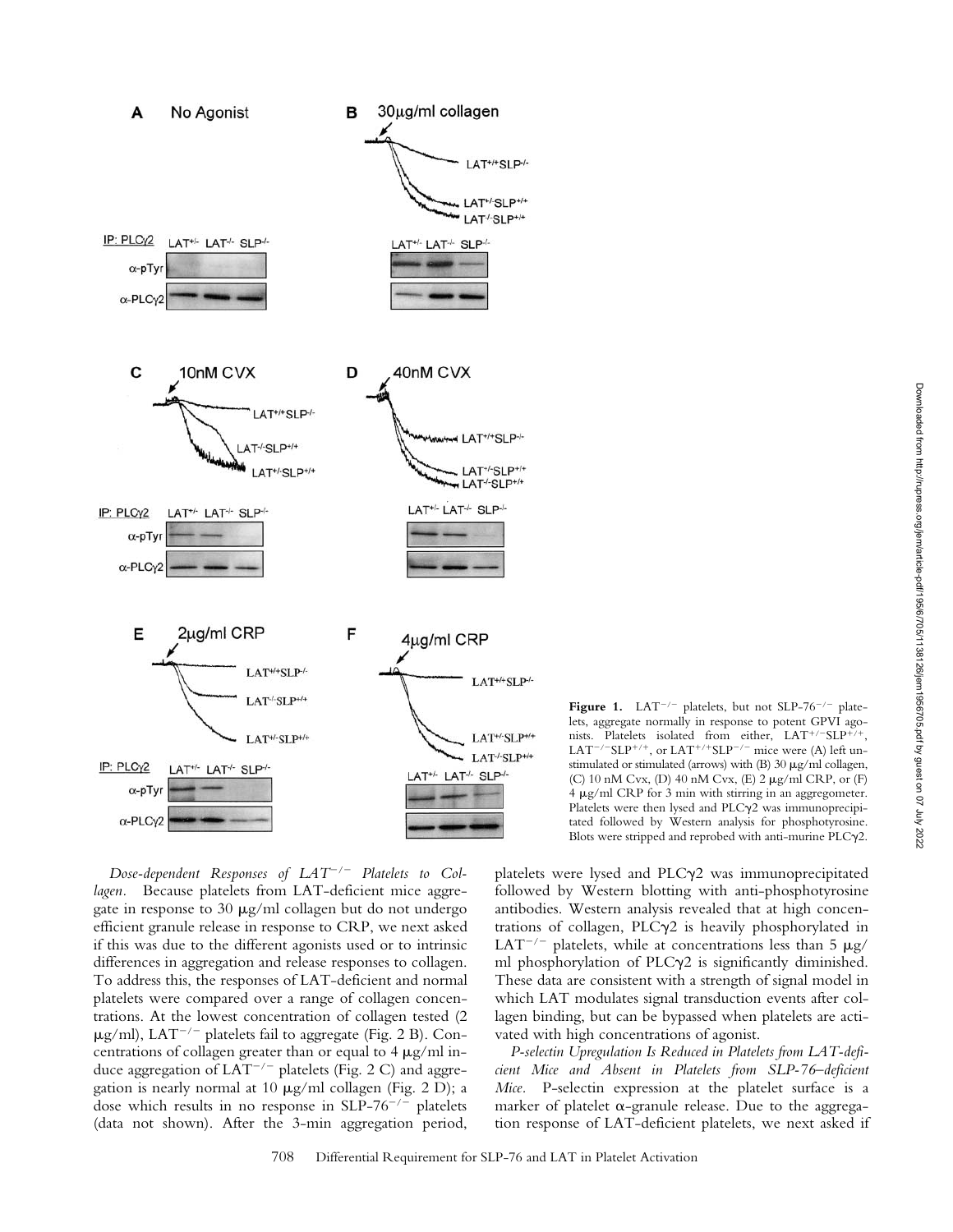

Figure 2. LAT is required for optimal platelet activation in response to collagen. Washed murine platelets where analyzed for aggregation responses to either (A) no stimulus (B)  $2 \mu g/ml$ , (C)  $4 \mu g/ml$ , (D)  $10 \mu g/ml$ , or (E)  $30 \mu g/ml$  collagen (arrows). After stimulation for  $3 \text{ min}$ , LAT<sup>+/-</sup> and LAT<sup>-/-</sup> platelets were lysed and PLCy2 and SLP-76 were sequentially immunoprecipitated followed by Western analysis for phosphotyrosine. Blots were then stripped and reprobed for either PLC $\gamma$ 2 or SLP-76.

 $LAT^{-/-}$  platelets undergo granule release normally in response to high concentrations of CRP and Cvx. Platelets from  $LAT^{+/-}$ ,  $LAT^{-/-}$ , and  $SLP$ -76<sup>-/-</sup> mice express P-selectin in response to the G-protein–coupled receptor agonist, thrombin. In addition, platelets from LAT heterozygous littermates responded normally to Cvx and CRP, with as many as 42% of the platelets expressing P-selectin on their surface in response to 40nM Cvx (Fig. 3). In contrast, only  $8\%$  of LAT<sup>-/-</sup> platelets respond to the highest concentration of Cvx, a dose which induces full platelet aggregation. Also as shown, LAT-deficient platelets exhibit defective responses to both 10 and 20  $\mu$ g/ml CRP. SLP-76<sup>-/-</sup> platelets fail to inducibly express P-selectin in response to both

GPVI agonists. These results confirm that both LAT and SLP-76 are required for optimal granule release. Thus, it is possible that the aggregation defect with low concentrations of GPVI agonists observed in the LAT-deficient mice relates to defective release of positive feedback stimuli such as ADP from platelet granules.

*Differential Requirement for SLP-76 and LAT Downstream of* -*IIb3 Engagement.* We have shown that in addition to defects in collagen signaling,  $SLP-76^{-/-}$  platelets exhibit defects in outside-in signaling downstream of integrin aIIb $\beta$ 3. Because both SLP-76 and Syk are inducibly phosphorylated after fibrinogen binding to  $\alpha$ IIb $\beta$ 3 (22, 37, 48), we asked if LAT plays a role in this pathway. Washed hu-



**P-selectin Surface Expression** 

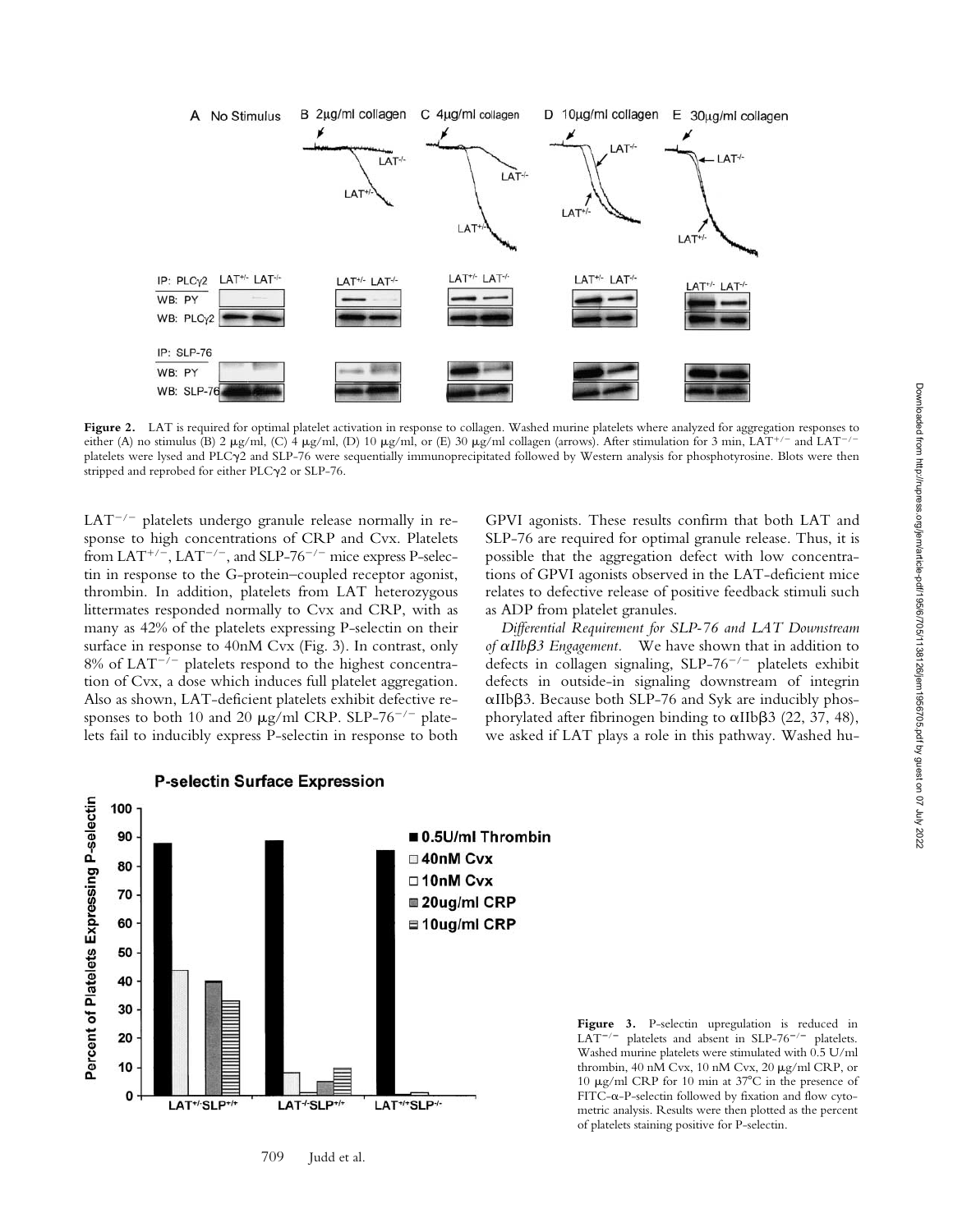man platelets were incubated on Petri plates coated with BSA, fibrinogen, or Cvx for 30 min at 37°C. As expected, nonadherent platelets incubated on BSA-coated plates do not exhibit tyrosine phosphorylation of either LAT or SLP-76. As we have shown previously, platelets adherent to fibrinogen manifest SLP-76 phosphorylation (22, 37). Surprisingly, there is no detectable tyrosine phosphorylation of LAT (Fig. 4 A), although both molecules are inducibly phosphorylated when platelets adhere to the GPVI ligand, Cvx. Consistent with these findings, LAT-deficient platelets activated with collagen spread normally on fibrinogen coated coverslips (Fig. 4 B). These data demonstrate that in addition to a LAT-independent signaling pathway downstream of GPVI, outside-in signaling through integrin  $\alpha$ IIb $\beta$ 3 can occur in the absence of this adaptor.

*Retroviral Rescue of SLP-76–deficient Mice.* The formation of a SLP-76/LAT complex has been shown to be critical for integration of signals initiated by the TCR (49). In T cells, SLP-76 binds constitutively to Gads which, in turn inducibly associates with LAT resulting in GEM localization of the signaling complex (27). Recently (16), we have found that transgenic reconstitution of SLP-76–deficient thymocytes with wild-type SLP-76 rescues T cell development and function, whereas expression of a mutant variant of SLP-76 which cannot be phosphorylated on tyrosine residues fails to rescue these events. Expression of a mutant SLP-76 which cannot bind Gads results in delayed thymocyte development and severe defects in TCR signaling in peripheral T cells underscoring the importance of the SLP-76/Gads interaction for T cell function. However, given our findings that platelet activation appears to differentially require SLP-76 and LAT, we wondered if formation of the SLP-76/Gads/LAT complex is as important for platelet function as it appears to be for T cells.

As the transgenic constructs are not expressed in platelets, we used a retroviral reconstitution system to study the structure/function relationships of SLP-76 in this lineage. The retroviral system makes use of an IRES for expression of the marker gene, GFP, and the gene of interest from the same transcript. Four viral constructs were used to transduce SLP-76–deficient bone marrow: GFP alone (MigR1), full length murine SLP-76 (WT-SLP-76), SLP-76 in which each of the three critical tyrosine residues have been mutated to phenylalanine (Y3F-SLP-76), and SLP-76





5.000X

Figure 4. LAT<sup>-/-</sup> platelets spread in response to collagen and fibrinogen. (A) Washed human platelets were incubated for 30 min at 37°C on Petri dishes coated with 5 mg/ml BSA, 100  $\mu$ g/ml fibrinogen (FIB), or 1  $\mu$ g/ml Cvx. Nonadherent platelets were isolated by centrifugation (5 s, 16,000 *g*) and then lysed with RIPA buffer (BSA condition). Fibrinogen or Cvx-adherent platelets were lysed directly on the Petri dishes. Equal amounts of protein from each lysate were subjected to immunoprecipitation (IP) with anti–human SLP-76 or anti–human LAT followed by Western analysis for phosphotyrosine. Blots were reprobed with anti-human SLP-76 or LAT to demonstrate equal loading. WB, Western blot. (B) Washed LAT+/- or LAT-/- platelets were incubated on coverslips coated with 100  $\mu$ g/ml fibrinogen. Cells were stimulated with 30  $\mu$ g/ml collagen for 45 min at 37°C followed by fixation and analysis by SEM. Each image is  $\times$  5,000.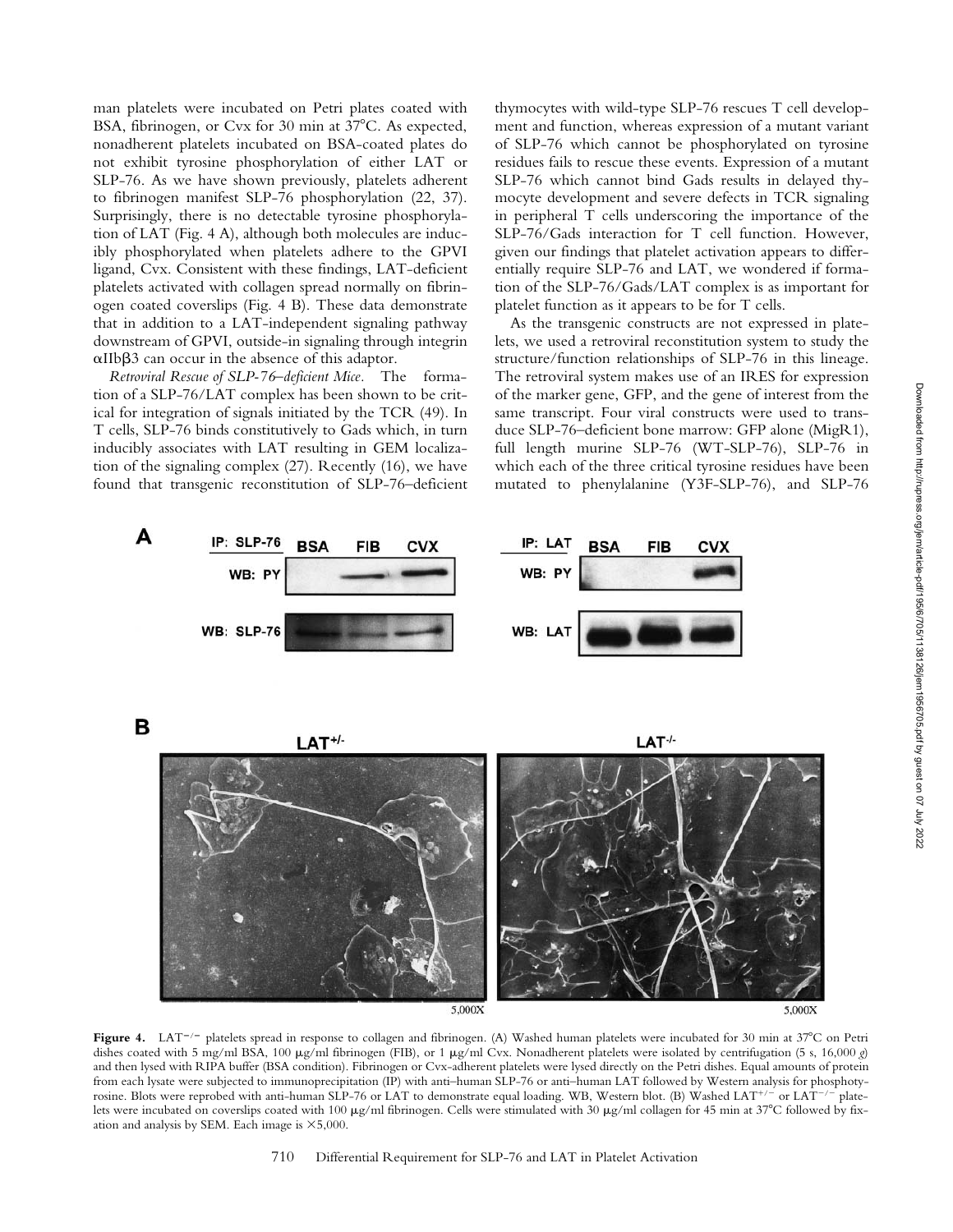which cannot bind to Gads  $(\Delta 224 - 244 - SLP - 76)$  (Fig. 5 A). Lethally irradiated recombination activating gene  $(Rag)2^{-/-}$ mice were reconstituted with the retrovirally transduced SLP-76<sup>-/-</sup> bone marrow and  $\sim$ 6 wk later, mice were killed and tissues harvested for study.

As a proof of principle, we first examined thymocyte development in the reconstituted mice (Fig. 5 B) and found that this readout in the transplanted mice is consistent with our findings using the T cell–specific transgenes. As shown, infection of SLP-76–deficient bone marrow with retrovirus encoding GFP alone (MigR1) fails completely to restore thymocyte development, while reconstitution by WT-SLP-76 rescues T cell development with restored thymic cellularity and the appearance of double-positive as well as CD4 and CD8 single-positive cells. The success of thymocyte de-

velopment (as evidenced by the number of single-positive cells) in the wild-type SLP-76 restored mice varies, but is always at least as efficient as seen after transfer of wild-type bone marrow. This is likely due to levels of SLP-76 achieved after retroviral infection, similar to what we have observed previously following rescue with SLP-76 transgenes (16). The data in Fig. 5 B demonstrate also that mutation of the three critical tyrosine residues within the  $NH<sub>2</sub>$ terminus of SLP-76 (Y3F-SLP-76) results in a profound decrease in both double- and single-positive cells. Deletion of the Gads binding domain  $(\Delta 224 - 244 - SLP - 76)$  results in an intermediate phenotype, also manifesting severe abnormalities in T cell developmental progression. The T cell phenotypes observed with the mutant variants of SLP-76 introduced by retroviral infection are also consistent with what



#### A **Retroviral Constructs**

**Figure 5.** Structure/function analysis of SLP-76 by retroviral reconstitution. (A) Retroviral constructs used for coexpression of SLP-76 and GFP in transduced SLP-76<sup>-/-</sup> hematopoietic cells. Virus expressing GFP alone (MigR1), or GFP with WT-SLP-76, SLP-76 which cannot be tyrosine phosphorylated (Y3F-SLP-76), or SLP-76 which cannot bind Gads ( $\Delta$ 224– 244-SLP-76) were used to transduce SLP-76–deficient stem cells followed by transfer to lethally irradiated  $\text{Rag2}^{-/-}$  hosts. After  $\sim$ 6 wk, mice were killed and tissues harvested for analysis. (B) Thymocytes were removed from the reconstituted mice, fixed and stained for CD4 and CD8 followed by flow cytometric analysis. In the top two panels all thymocytes (All) from a nonma-

nipulated C57/Bl6 (a normal thymic profile) and Rag2<sup>-/-</sup> (a profile from mice deficient for T cells) mouse were analyzed. For retrovirally reconstituted mice, gates were set to distinguish GFP-positive cells (GFP) which were then analyzed for CD4 and CD8 expression. Numbers indicate the percentage of cells in each quadrant.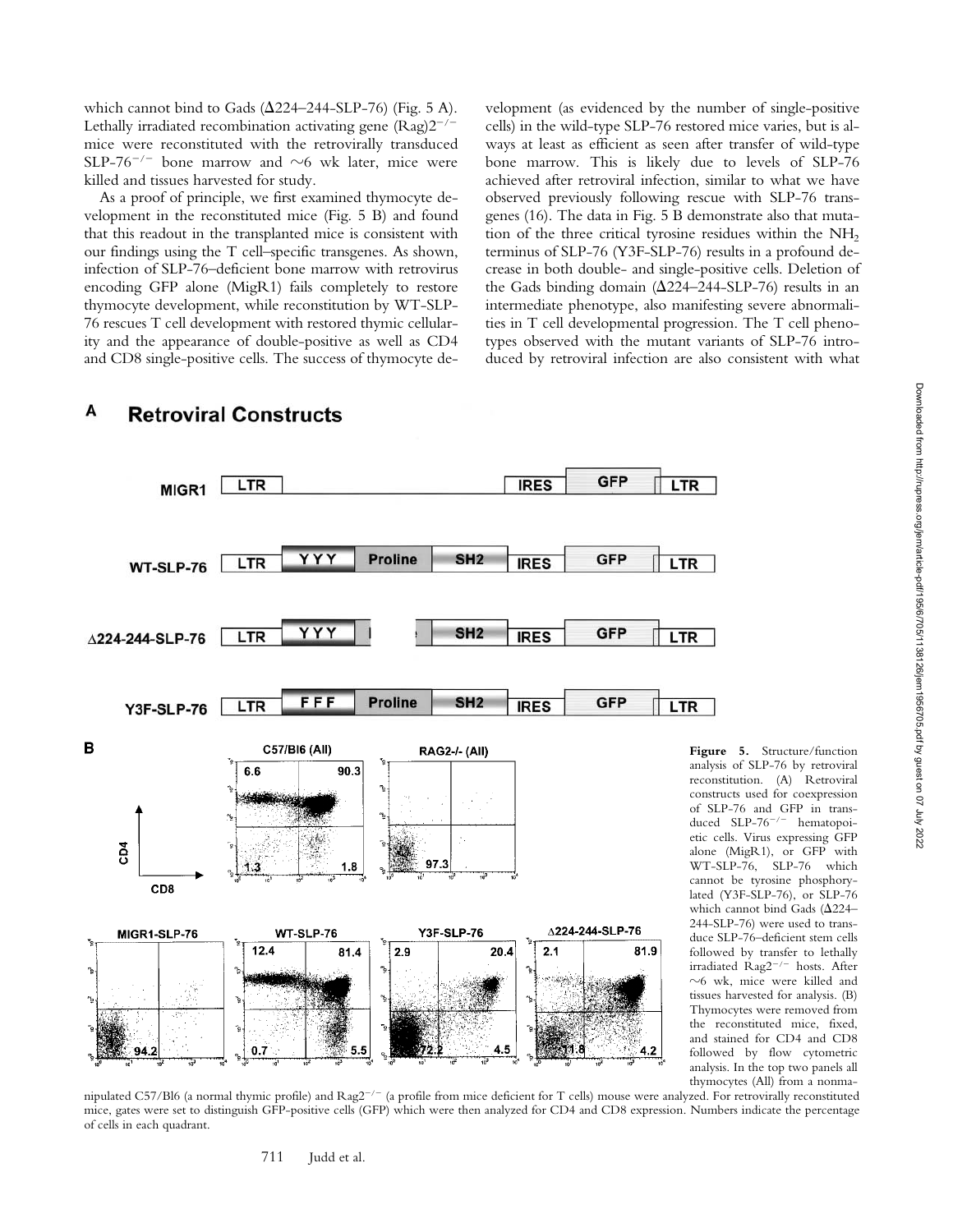



*Figure 6 (continues on facing page)*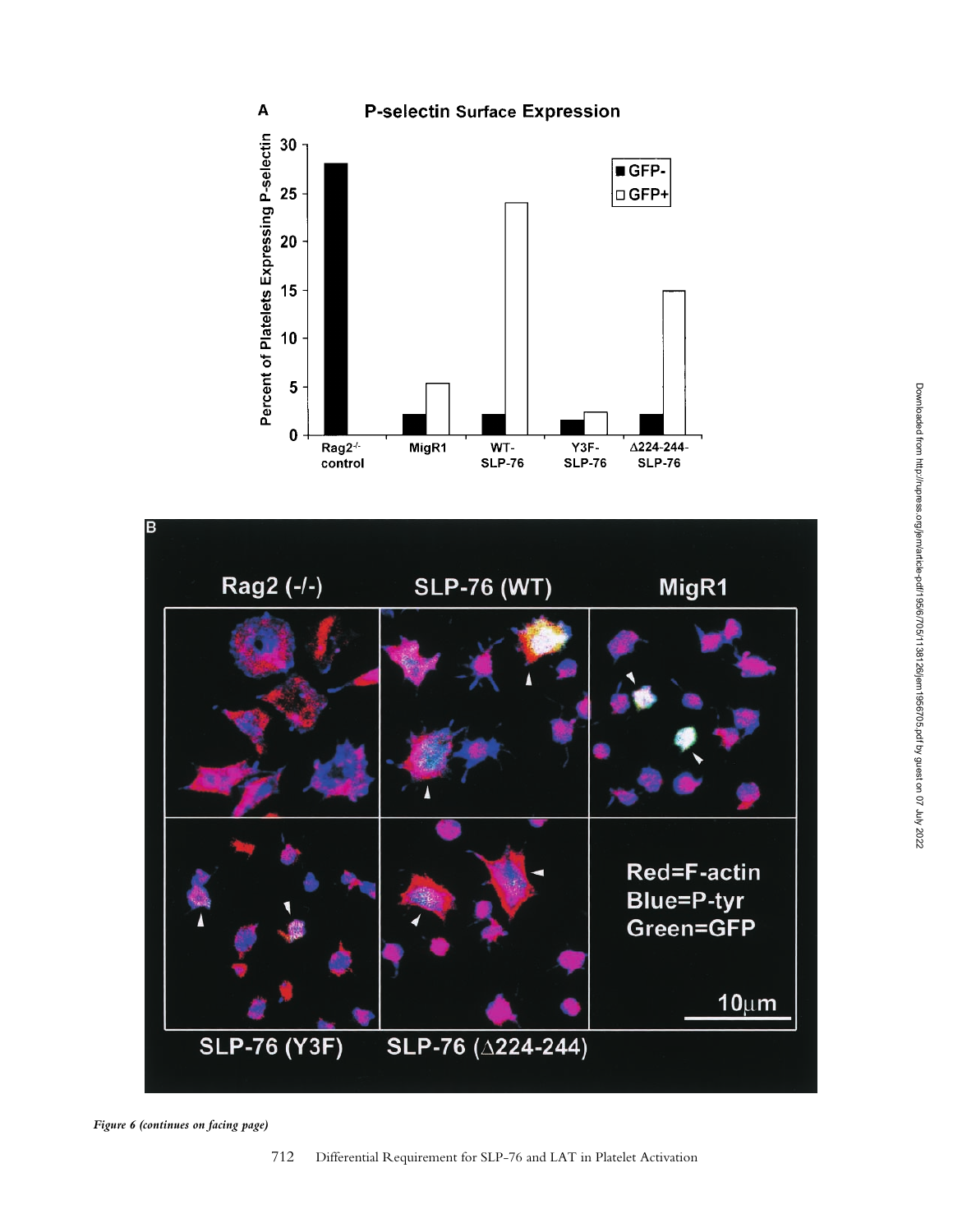we found using the transgenic approach (16), further validating the use of retroviral reconstitution to examine the structure/function relationships of SLP-76 in various hematopoietic lineages, including platelets.

*The Role of the Gads Binding Region of SLP-76 in Platelet Function.* Platelets harvested from retrovirally reconstituted mice described for Fig. 5 B were stimulated with 40 nM Cvx for 10 min. Cells were then assessed for expression of P-selectin by flow cytometry. Gates were set to distinguish GFP-positive (transduced) from GFP-negative (nontransduced) cells and results were then plotted as the percentage of platelets staining positive for P-selectin (Fig. 6 A). As shown previously, WT-SLP-76 reconstitutes P-selectin release in response to 40 nM Cvx to levels near that of the  $RAG2^{-/-}$  control platelets while both nontransduced (GFP-negative) cells and cells transduced with GFP alone (MigR1) do not respond to Cvx (32). In contrast to WT-SLP-76, Y3F-SLP-76 consistently fails completely to reconstitute P-selectin expression suggesting that the  $NH<sub>2</sub>$ -terminal tyrosine residues of SLP-76 are required for granule release. Platelets expressing the Gads binding mutant of SLP-76  $(\Delta 224 - 244 - SLP - 76)$  exhibit an intermediate, but variable, response to Cvx in comparison to rescue with wild-type SLP-76. On average, cells expressing the Gads binding mutant responded  $\sim$ 60% as well as those infected with WT-SLP-76 ( $n = 6$ ). Interestingly, although wild-type responses are not achieved, platelets expressing the  $\Delta 224-$ 244-SLP-76 mutation always demonstrate increased inducible P-selectin expression when compared with  $LAT^{-/-}$ cells, suggesting an alternative, albeit inefficient, means by which this SLP-76 mutant may be recruited to LAT and GEMs. Alternatively, it is possible that GPVI may signal through SLP-76 and LAT leading to granule release even when the two adapters do not physically interact.

Our findings indicating that the Gads binding domain of SLP-76 is not essential for rescue of Cvx-mediated granule release suggests the possibility that signaling via GPVI may

not require Gads. We tested this hypothesis directly using mice deficient in this adaptor protein. Platelets from Gadsdeficient mice, which show significant defects in T cell maturation and function (40), were stimulated with 40 and 20 nM Cvx followed by flow cytometric analysis of P-selectin surface expression. In contrast to LAT-deficient platelets, platelets lacking Gads undergo granule release normally (Fig. 6 C). The absence of a defect in the Gads<sup>-/-</sup> cells may be due to the ability of Grb2 to bind SLP-76, an interaction which has been shown to occur in vitro and is mediated by amino acids 224–244 of SLP-76 (44), and subsequently bring SLP-76 to LAT.

Given that LAT-deficient platelets spread efficiently following collagen and fibrinogen receptor engagement (Fig. 4 B), we predicted that the Gads binding region of SLP-76 would be dispensable for this platelet response. To test this directly, platelets from reconstituted mice were analyzed by confocal microscopy (Fig. 6 B). Platelets deficient for SLP-76 (GFP-negative cells and MigR1-transduced cells) fail to spread under these conditions, while reconstitution of SLP-76 expression (WT-SLP-76) restores platelet spreading. The phosphorylated tyrosine residues of SLP-76 are critical for this response as Y3F-SLP-76 transduced cells fail to spread. Consistent with our finding that LAT-deficient cells can respond to high concentrations of collagen and transduce outside-in signals through  $\alpha$ IIb $\beta$ 3 (Fig. 4), the  $\Delta$ 224– 244-SLP-76 mutant restores platelet spreading similarly to WT-SLP-76. This finding indicates that although SLP-76 and its NH<sub>2</sub>-terminal tyrosines are critical for platelet spreading, this aspect of platelet function does not depend on a trimolecular interaction between SLP-76/Gads/LAT (nor solely the interaction between Gads and SLP-76).

# **Discussion**

The adaptor molecules SLP-76 and LAT have overlapping expression patterns and appear to function coordi-



713 Judd et al.

**Figure 6.** Structure/function analysis of SLP-76 in platelets. (A) Retrovirally transduced or nonmanipulated Rag2<sup>-/-</sup> platelets were either left unstimulated, stimulated with thrombin, or Cvx for 10 min in the presence of --P-selectin followed by fixation and analysis by flow cytometry with gates set to distinguish GFP-positive cells from GFP-negative cells. Results were then plotted as the percent of platelets staining positive for P-selectin. (B) Washed platelets were incubated on coverslips coated with 100  $\mu$ g/ml fibrinogen in the presence of 30 mg/ml collagen for 45 min. Cells were fixed, permeabilized, and then stained for phosphotyrosine (blue) and F-actin (red). Arrows indicate GFP-positive cells. The bar in the lower right corner corresponds to 10  $\mu$ m. (C) Washed murine platelets from wild-type (WT),  $LAT^{-/-}$ , or  $Gads^{-/-}$  were stimulated with 0.5 U/ml thrombin, 40 nM Cvx, or 20 nM Cvx for 10 min at  $37^{\circ}$ C in the presence of FITC- $\alpha$ -P-selectin followed by fixation and flow cytometric analysis. Results were then plotted as the percent of platelets staining positive for P-selectin.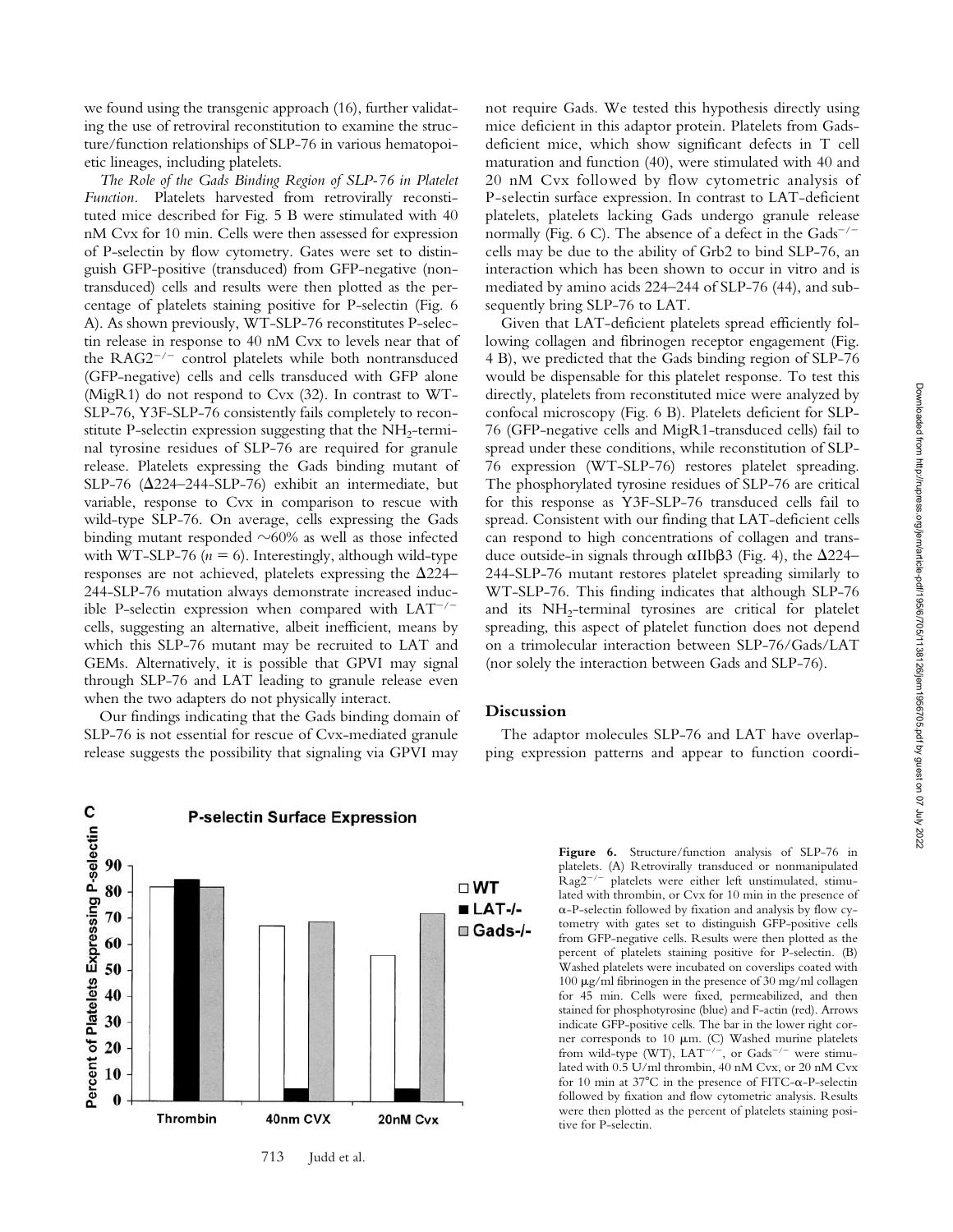nately in T cell activation. Both molecules are similarly required for signal transduction after TCR ligation and during T cell development (33, 34, 38). In addition to a similar phenotype in the T cell compartment, mice made deficient for either SLP-76 or LAT manifest mast cell signaling defects (50, 51). Furthermore, in contrast to LATdeficient mice, SLP-76–null animals have a bleeding diathesis and decreased perinatal survival (34, 35). This contrast in phenotypes argues that SLP-76 is required in pathways in which LAT is not. To further explore this issue, we have now expanded our studies of both LAT-deficient and SLP-76–deficient platelets.

Previously we have shown that platelets from  $LAT^{-/-}$ mice exhibit reduced P-selectin surface expression, and αIIbβ3 activation in response to CRP (39). In the current report we confirm defective signaling to this agonist and find further that the failure to express normal levels of P-selectin is not overcome at higher concentrations of CRP or after stimulation with the more powerful GPVI agonist, Cvx. Surprisingly, however, we find that LATdeficient platelets phosphorylate  $PLC\gamma2$  and aggregate fully in response to high concentrations of collagen, Cvx or CRP. This observation suggests a model in which GPVImediated granule release can be uncoupled from platelet aggregation. Our observation that at lower concentrations of collagen, CRP, and Cvx there is an aggregation defect of the LAT-deficient cells reinforces the notion that a complete response to less potent GPVI engagement requires efficient granule release.

Our current studies also indicate that although expressed in both platelets and T cells, mechanisms of action of SLP-76 and LAT do not overlap completely in the two cell types. First, we found that while engagement of the fibrinogen receptor,  $\alpha$ IIb $\beta$ 3, results in tyrosine phosphorylation of SLP-76, there is no similar change detectable in LAT. Consistent with this, when stimulated with collagen and allowed to adhere to a fibrinogen matrix, LAT-deficient cells spread normally whereas SLP-76–deficient platelets fail to spread under these conditions (37). Collectively, our studies comparing SLP-76– and LAT–deficient platelets suggest that the interaction between SLP-76 and LAT (mediated by the adaptor protein, Gads), while essential for TCR signaling, is dispensable for platelet spreading in response to collagen and fibrinogen binding (Fig. 7). We tested this hypothesis further by reconstituting SLP-76 deficient platelets with wild-type or mutant variants of the adaptor.

As shown, retroviral reconstitution of WT-SLP-76 restores T cell development as well as platelet function in response to collagen and fibrinogen. In contrast, reconstitution with a mutant variant of SLP-76 incapable of becoming tyrosine phosphorylated (Y3F-SLP-76) results in a severe block in T cell development, and in granule release and spreading in cells expressing this mutant. These data suggest that some of the protein–protein interactions mediated by SLP-76 are similarly required for T cell and platelet function. We speculate that the binding and recruitment of Vav may play a critical role in this process. Analysis of mice deficient in expression of multiple Vav



714 Differential Requirement for SLP-76 and LAT in Platelet Activation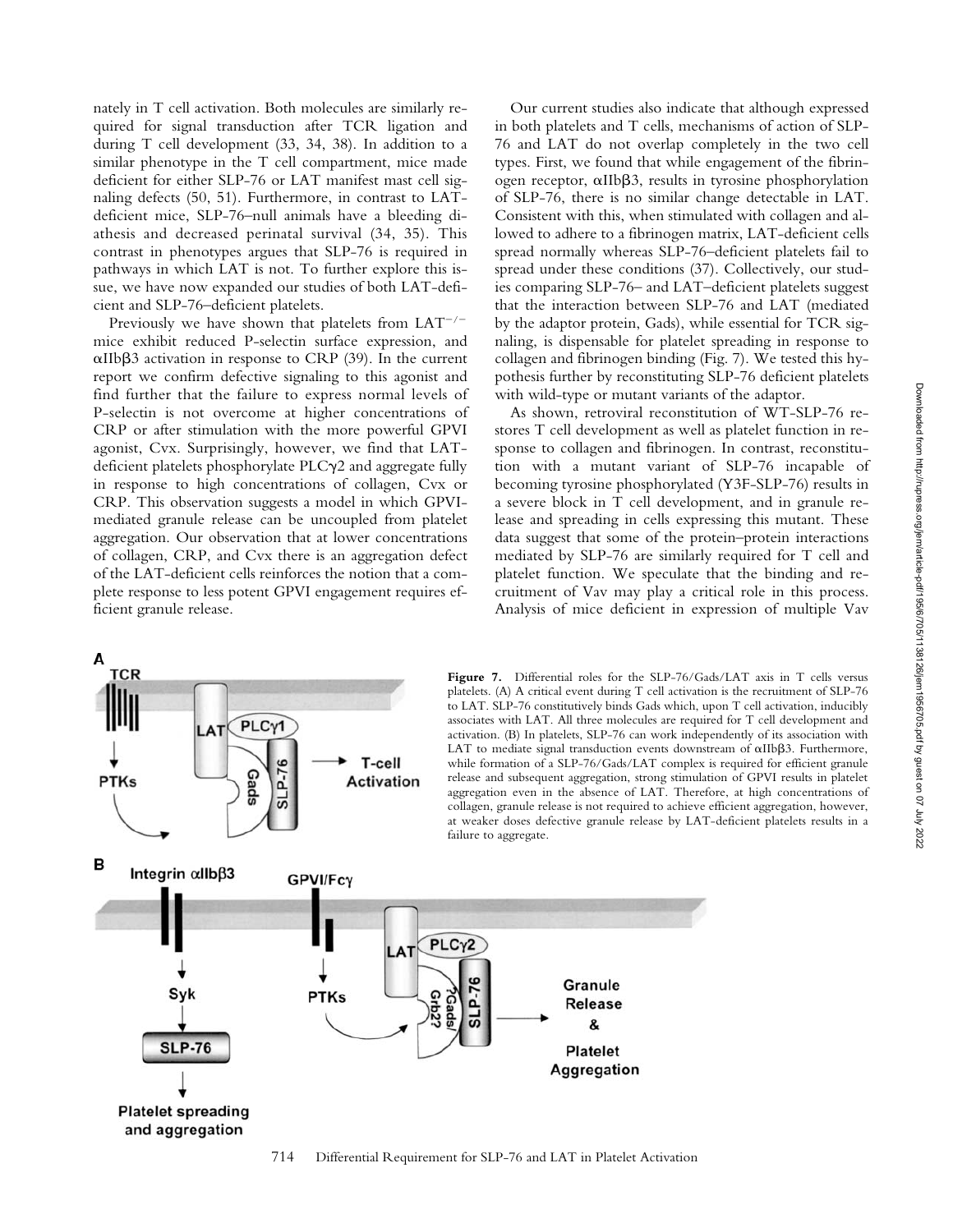isoforms will be required to address the importance of this intermolecular relationship (52).

In contrast to the  $NH_2$ -terminal tyrosines of SLP-76, we found a differential requirement for the Gads binding region of SLP-76 in platelets versus T cells. Thus, mutation of the Gads binding region of SLP-76  $(\Delta 224 - 244 - SLP - 76)$ disrupts T cell development and function, however, platelet spreading in response to collagen and fibrinogen is normal with this mutant. The SLP-76 structure/function analysis is consistent with our observation that signaling via integrin  $\alpha$ IIb $\beta$ 3 involves phosphorylation of SLP-76 but not LAT, suggesting the likelihood that the SLP-76/Gads/ LAT axis is not critical for  $\alpha$ IIb $\beta$ 3 signal transduction (Fig. 7). It is likely that the ability of SLP-76 to couple to the PLC $\gamma$  signaling cascade in the absence of association with LAT is due to a direct interaction between the proline rich region of SLP-76 (outside of the Gads binding site) and PLC $\gamma$  (53). Importantly, in our transgenic reconstitution studies we found that, although unable to bind Gads, the  $\Delta$ 224–244-SLP-76 construct still binds to PLC $\gamma$  as well as the other known SLP-76 interacting proteins (16).

Granule release in response to Cvx is rescued with the 224–244 mutant of SLP-76, however, as predicted based on the defects seen in the  $LAT^{-/-}$  platelets, the restoration is not to wild-type levels. These data suggest, therefore, that while in the absence of Gads binding to SLP-76 granule release can occur, maximal granule secretion in response to GPVI agonists requires the Gads binding region of SLP-76, likely to facilitate recruitment of SLP-76 and its partner proteins to signaling complexes within the cell. However, studies of Gads-deficient platelets indicate that this adaptor is not critical for platelet granule release or aggregation in response to several GPVI agonists (Fig. 6 C, and results not shown). One plausible explanation for this is that in the absence of Gads, association of SLP-76 with LAT may occur through other known binders including Grb2 (which associates with the same region of SLP-76 as Gads) or  $PLC\gamma2$  (which associates with other residues within the SLP-76 proline rich region [53]). Thus, in the absence of the preferred in vitro SLP-76 binder, Gads, Grb2, or another family member may substitute bringing SLP-76 to LAT. However, it should be noted that in Gadsdeficient T cells, there is no evidence of increased Grb2 association with SLP-76 (40), suggesting that either platelet interactions differ from those seen in T cells or perhaps another Grb2 family member may substitute in platelets. Additionally, in the case of  $\Delta$ 224–244-SLP-76, which cannot associate with Grb2 family members, LAT and SLP-76 may still form a complex mediated by yet other interacting proteins (e.g.  $PLC\gamma2$ ). Further mutational analysis of SLP-76 and its associated molecules will be required to determine if this is the case.

Signal transduction in platelets has been investigated extensively in recent years. Due to difficulties manipulating platelets and the lack of an easily transfectable representative cell line, models of platelet signal transduction have largely been based on known functions of key proteins in other cell types, including lymphocytes. Because GPVI associates with the ITAM bearing  $Fc\gamma$  chain and ligation of this receptor leads to Syk activation, many parallels do exist between this platelet signal transduction pathway and those downstream of both the T and B cell antigen receptors. Our studies of LAT and SLP-76 reinforce the notion that there are many similarities in platelet and T cell activation. It appears, however, that there are also important differences as LAT and SLP-76 seem to be differentially required for platelet activation downstream of GPVI and  $\alpha$ IIb $\beta$ 3. Future studies using additional "knock-out" mice and tissue-specific expression of signaling molecules in megakaryocytes and platelets will further elucidate the molecular mechanisms unique to platelet activation. Finally, although these studies provide further information about platelet signaling in SLP-76– and LAT-deficient mice, it remains unclear how the signaling defects relate to the bleeding diathesis of the SLP-76–null animals. Further studies of these and other genetically altered mice will be required to provide a complete explanation for this failure of hemostasis.

We are grateful to Dr. Mark Kahn for thoughtful discussions and critical reading of this manuscript as well as Jian Shao and the University of Iowa Central Microscopy Center for their expert help and technical assistance.

This work was supported in part by grants from the National Institutes of Health (W.S. Pear, S.J. Shattil, and G.A. Koretsky). S.P. Watson is supported by the Wellcome Trust and the British Heart Foundation. W.S. Pear is a recipient of a Scholar Award from the Leukemia and Lymphoma Society.

#### **References**

- 1. Myung, P.S., N.J. Boerthe, and G.A. Koretzky. 2000. Adapter proteins in lymphocyte antigen-receptor signaling. *Curr. Opin. Immunol.* 12:256–266.
- 2. Jackman, J.K., D.G. Motto, Q. Sun, M. Tanemoto, C.W. Turck, G.A. Peltz, G.A. Koretzky, and P.R. Findell. 1995. Molecular cloning of SLP-76, a 76-kDa tyrosine phosphoprotein associated with Grb2 in T cells. *J. Biol. Chem.* 270: 7029–7032.
- 3. Zhang, W., J. Sloan-Lancaster, J. Kitchen, R.P. Trible, and L.E. Samelson. 1998. LAT: the ZAP-70 tyrosine kinase substrate that links T cell receptor to cellular activation. *Cell.* 92: 83–92.
- 4. Clements, J.L., S.E. Ross-Barta, L.T. Tygrett, T.J. Waldschmidt, and G.A. Koretzky. 1998. SLP-76 expression is restricted to hemopoietic cells of monocyte, granulocyte, and T lymphocyte lineage and is regulated during T cell maturation and activation. *J. Immunol.* 161:3880–3889.
- 5. Gibbins, J.M., S. Briddon, A. Shutes, M.J. van Vugt, J.G. van de Winkel, T. Saito, and S.P. Watson. 1998. The p85 subunit of phosphatidylinositol 3-kinase associates with the Fc receptor gamma-chain and linker for activator of T cells (LAT) in platelets stimulated by collagen and convulxin. *J. Biol. Chem.* 273:34437–34443.
- 6. Wardenburg, J.B., C. Fu, J.K. Jackman, H. Flotow, S.E. Wilkinson, D.H. Williams, R. Johnson, G. Kong, A.C. Chan, and P.R. Findell. 1996. Phosphorylation of SLP-76 by the ZAP-70 protein-tyrosine kinase is required for T-cell receptor function. *J. Biol. Chem.* 271:19641–19644.
- 7. Fang, N., D.G. Motto, S.E. Ross, and G.A. Koretzky. 1996.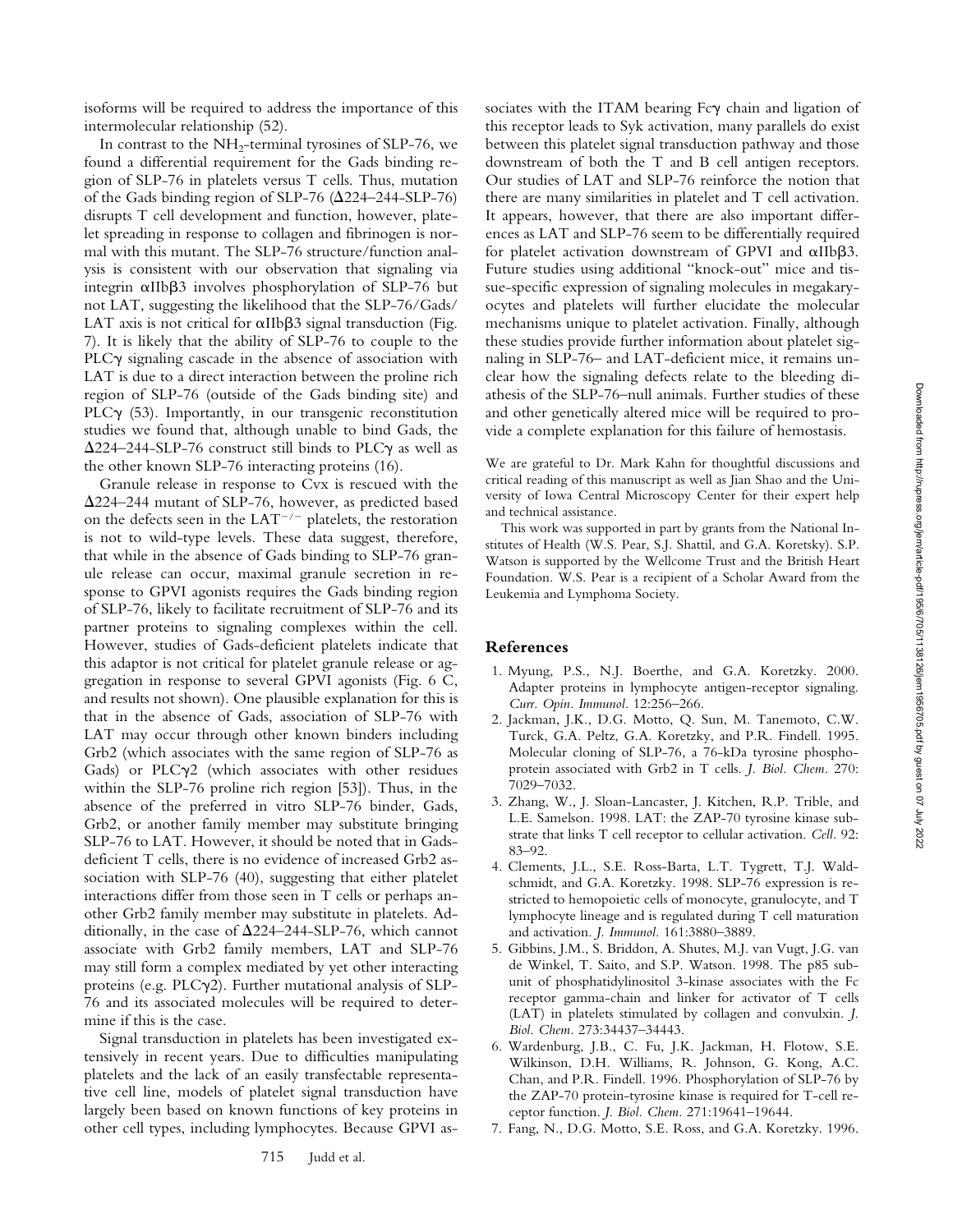Tyrosines 113, 128, and 145 of SLP-76 are required for optimal augmentation of NFAT promoter activity. *J. Immunol.* 157:3769–3773.

- 8. Wu, J., D.G. Motto, G.A. Koretzky, and A. Weiss. 1996. Vav and SLP-76 interact and functionally cooperate in IL-2 gene activation. *Immunity.* 4:593–602.
- 9. Tuosto, L., F. Michel, and O. Acuto. 1996. p95vav associates with tyrosine-phosphorylated SLP-76 in antigen-stimulated T cells. *J. Exp. Med.* 184:1161–1166.
- 10. Onodera, H., D.G. Motto, G.A. Koretzky, and D.M. Rothstein. 1996. Differential regulation of activation-induced tyrosine phosphorylation and recruitment of SLP-76 to Vav by distinct isoforms of the CD45 protein-tyrosine phosphatase. *J. Biol. Chem.* 271:22225–22230.
- 11. Bustelo, X.R. 2000. Regulatory and signaling properties of the Vav family. *Mol. Cell. Biol.* 20:1461–1477.
- 12. Bubeck Wardenburg, J., R. Pappu, J.Y. Bu, B. Mayer, J. Chernoff, D. Straus, and A.C. Chan. 1998. Regulation of PAK activation and the T cell cytoskeleton by the linker protein SLP-76. *Immunity.* 9:607–616.
- 13. Su, Y.W., Y. Zhang, J. Schweikert, G.A. Koretzky, M. Reth, and J. Wienands. 1999. Interaction of SLP adaptors with the SH2 domain of Tec family kinases. *Eur. J. Immunol.* 29:3702–3711.
- 14. Schneider, H., B. Guerette, C. Guntermann, and C.E. Rudd. 2000. Resting lymphocyte kinase (Rlk/Txk) targets lymphoid adaptor SLP-76 in the cooperative activation of interleukin-2 transcription in T-cells. *J. Biol. Chem.* 275:3835– 3840.
- 15. Bunnell, S.C., M. Diehn, M.B. Yaffe, P.R. Findell, L.C. Cantley, and L.J. Berg. 2000. Biochemical interactions integrating Itk with the T cell receptor-initiated signaling cascade. *J. Biol. Chem.* 275:2219–2230.
- 16. Myung, P.S., G.S. Derimanov, M.S. Jordan, J.A. Punt, Q.-H. Liu, B.A. Judd, E.E. Meyers, C.D. Sigmund, B.D. Freedman, and G.A. Koretzky. 2001. Differential requirement for SLP-76 domains in T cell development and function. *Immunity.* 15:1–20.
- 17. Musci, M.A., L.R. Hendricks-Taylor, D.G. Motto, M. Paskind, J. Kamens, C.W. Turck, and G.A. Koretzky. 1997. Molecular cloning of SLAP-130, an SLP-76-associated substrate of the T cell antigen receptor-stimulated protein tyrosine kinases. *J. Biol. Chem.* 272:11674–11677.
- 18. da Silva, A.J., Z. Li, C. de Vera, E. Canto, P. Findell, and C.E. Rudd. 1997. Cloning of a novel T-cell protein FYB that binds FYN and SH2-domain- containing leukocyte protein 76 and modulates interleukin 2 production. *Proc. Natl. Acad. Sci. USA.* 94:7493–7498.
- 19. Peterson, E.J., M.L. Woods, S.A. Dmowski, G. Derimanov, J.N. Wu, P.S. Myung, Q. Liu, J.T. Pribila, M.S. Jordan, B.D. Freedman, Y. Shimizu, and G.A. Koretzky. 2001. SLAP-130/FYB couples the TCR to integrin activation. *Science.* 293:2263–2265.
- 20. Griffiths, E.K., C. Krawczyk, Y.Y. Kong, M. Raab, S.J. Hyduk, D. Bouchard, V.S. Chan, I. Kozieradzki, A.J. Oliveirados-Santos, A. Wakeham, et al. 2001. Positive regulation of T cell activation and integrin adhesion by the adapter Fyb/ Slap. *Science.* 293:2260–2263.
- 21. Krause, M., A.S. Sechi, M. Konradt, D. Monner, F.B. Gertler, and J. Wehland. 2000. Fyn-binding protein (Fyb)/ SLP-76-associated protein (SLAP), Ena/Vasodilator-stimulated phosphoprotein (VASP) proteins and the Arp2/3 complex link T cell receptor (TCR) signaling to the actin cyto-

skeleton. *J. Cell Biol.* 149:181–194.

- 22. Obergfell, A., B.A. Judd, M.A. del Pozo, M.A. Schwartz, G.A. Koretzky, and S.J. Shattil. 2001. The molecular adapter SLP-76 relays signals from platelet integrin alphaIIbbeta3 to the actin cytoskeleton. *J. Biol. Chem.* 276:5916–5923.
- 23. Liu, S.K., N. Fang, G.A. Koretzky, and C.J. McGlade. 1999. The hematopoietic-specific adaptor protein gads functions in T-cell signaling via interactions with the SLP-76 and LAT adaptors. *Curr. Biol.* 9:67–75.
- 24. Asada, H., N. Ishii, Y. Sasaki, K. Endo, H. Kasai, N. Tanaka, T. Takeshita, S. Tsuchiya, T. Konno, and K. Sugamura. 1999. Grf40, A novel Grb2 family member, is involved in T cell signaling through interaction with SLP-76 and LAT. *J. Exp. Med.* 189:1383–1390.
- 25. Law, C.L., M.K. Ewings, P.M. Chaudhary, S.A. Solow, T.J. Yun, A.J. Marshall, L. Hood, and E.A. Clark. 1999. GrpL, a Grb2-related adaptor protein, interacts with SLP-76 to regulate nuclear factor of activated T cell activation. *J. Exp. Med.* 189:1243–1253.
- 26. Zhang, W., R.P. Trible, and L.E. Samelson. 1998. LAT palmitoylation: its essential role in membrane microdomain targeting and tyrosine phosphorylation during T cell activation. *Immunity.* 9:239–246.
- 27. Boerth, N.J., J.J. Sadler, D.E. Bauer, J.L. Clements, S.M. Gheith, and G.A. Koretzky. 2000. Recruitment of SLP-76 to the membrane and glycolipid-enriched membrane microdomains replaces the requirement for linker for activation of T cells in T cell receptor signaling. *J. Exp. Med.* 192:1047– 1058.
- 28. Xavier, R., T. Brennan, Q. Li, C. McCormack, and B. Seed. 1998. Membrane compartmentation is required for efficient T cell activation. *Immunity.* 8:723–732.
- 29. Dorahy, D.J., and G.F. Burns. 1998. Active Lyn protein tyrosine kinase is selectively enriched within membrane microdomains of resting platelets. *Biochem. J.* 333:373–379.
- 30. Lin, J., and A. Weiss. 2001. Identification of the minimal tyrosine residues required for LAT function. *J. Biol. Chem.* 276:29588-29595.
- 31. Sommers, C.L., R.K. Menon, A. Grinberg, W. Zhang, L.E. Samelson, and P.E. Love. 2001. Knock-in mutation of the distal four tyrosines of linker for activation of t cells blocks murine t cell development. *J. Exp. Med.* 194:135–142.
- 32. Asazuma, N., J.I. Wilde, O. Berlanga, M. Leduc, A. Leo, E. Schweighoffer, V. Tybulewicz, C. Bon, S.K. Liu, C.J. McGlade, et al. 2000. Interaction of linker for activation of T cells with multiple adapter proteins in platelets activated by the glycoprotein VI-selective ligand, convulxin. *J. Biol. Chem.* 275:33427–33434.
- 33. Clements, J.L., B. Yang, S.E. Ross-Barta, S.L. Eliason, R.F. Hrstka, R.A. Williamson, and G.A. Koretzky. 1998. Requirement for the leukocyte-specific adapter protein SLP-76 for normal T cell development. *Science.* 281:416–419.
- 34. Pivniouk, V., E. Tsitsikov, P. Swinton, G. Rathbun, F.W. Alt, and R.S. Geha. 1998. Impaired viability and profound block in thymocyte development in mice lacking the adaptor protein SLP-76. *Cell.* 94:229–238.
- 35. Clements, J.L., J.R. Lee, B. Gross, B. Yang, J.D. Olson, A. Sandra, S.P. Watson, S.R. Lentz, and G.A. Koretzky. 1999. Fetal hemorrhage and platelet dysfunction in SLP-76-deficient mice. *J. Clin. Invest.* 103:19–25.
- 36. Gross, B.S., J.R. Lee, J.L. Clements, M. Turner, V.L. Tybulewicz, P.R. Findell, G.A. Koretzky, and S.P. Watson. 1999. Tyrosine phosphorylation of SLP-76 is downstream of